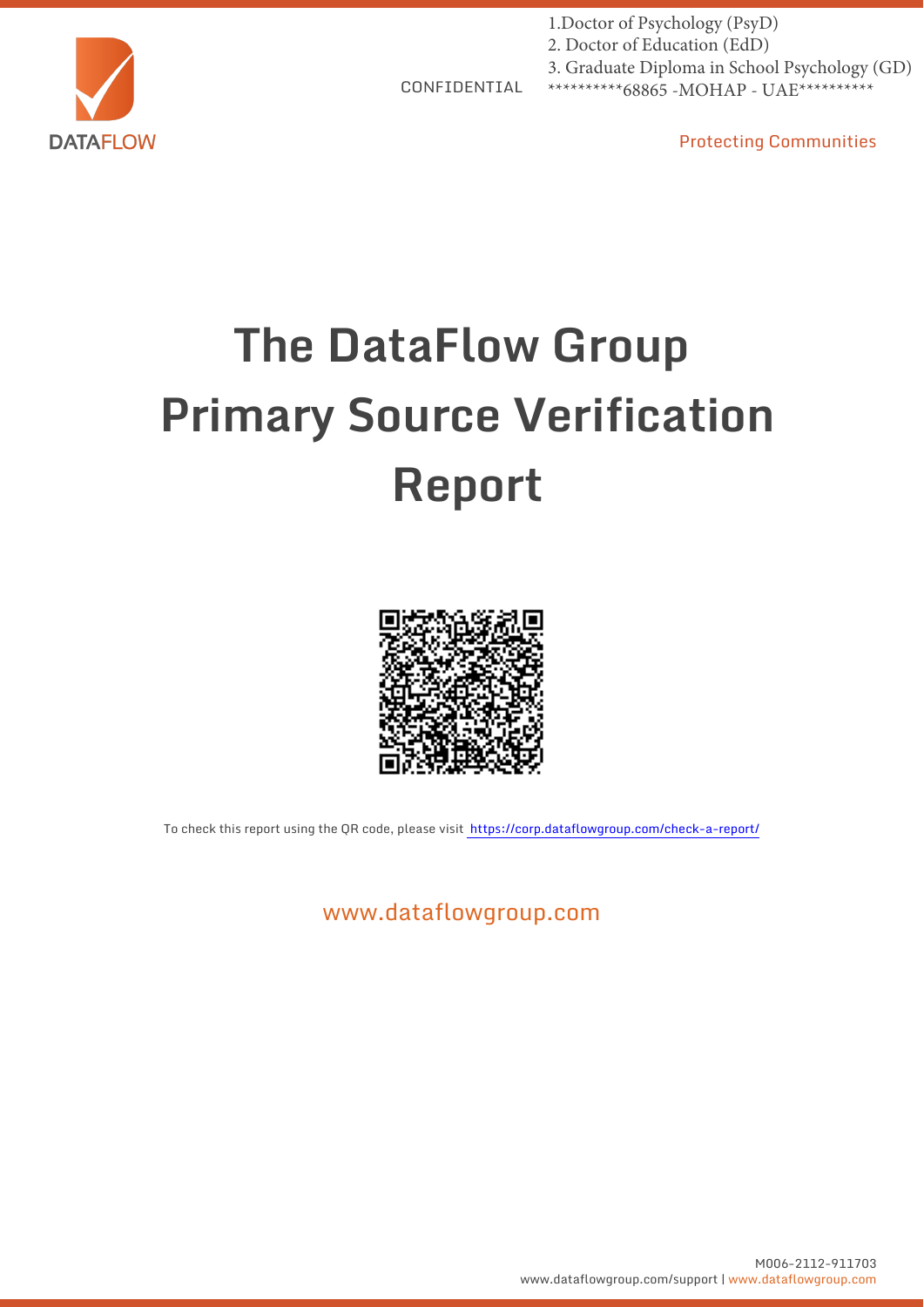## **Verification Report**

| <b>Report Summary</b>          |                                                                                   |
|--------------------------------|-----------------------------------------------------------------------------------|
| <b>Applicant Name</b>          | SALGADO ARNEL BANAGA                                                              |
| <b>DataFlow Case Reference</b> | M006-2112-911703                                                                  |
| <b>Client Reference</b>        | 68865                                                                             |
| <b>Issued To</b>               | MINISTRY OF HEALTH AND PREVENTION<br>P.O. BOX 1853, DUBAI<br>UNITED ARAB EMIRATES |
| <b>Issued On</b>               | <b>27 JANUARY 2022</b>                                                            |
| <b>Date of Receipt</b>         | <b>15 DECEMBER 2021</b>                                                           |
| <b>Passport Number</b>         | P5760025A                                                                         |
| <b>Result</b>                  | <b>POSITIVE</b>                                                                   |
|                                |                                                                                   |

| <b>Report Status Color Reference Table</b> |                                                                                                                                                                                                                         |  |
|--------------------------------------------|-------------------------------------------------------------------------------------------------------------------------------------------------------------------------------------------------------------------------|--|
| <b>Discrepancy</b>                         | i) The concerned issuing authorities have reported one or more discrepancies in the<br>information provided.<br>ii) Discrepant records found against the concerned Applicant and or an associated<br>Issuing Authority. |  |
| <b>Unable To Verify</b>                    | One or more component(s) could not be verified due to<br>i)An untraceable or unresponsive issuing authority.<br>ii) An unconfirmed affiliation.<br>iii)The documents submitted by the applicant were incomplete.        |  |
| <b>Positive</b>                            | The concerned issuing authorities have confirmed that the submitted details are<br>verified.                                                                                                                            |  |
|                                            |                                                                                                                                                                                                                         |  |

Disclaimer: © Copyright 2022 The DataFlow Group. All rights reserved. No part of this publication may be reproduced without the express prior consent of the DataFlow Group. Portions of this document may have been masked or redacted to protect proprietary, personal or sensitive information.

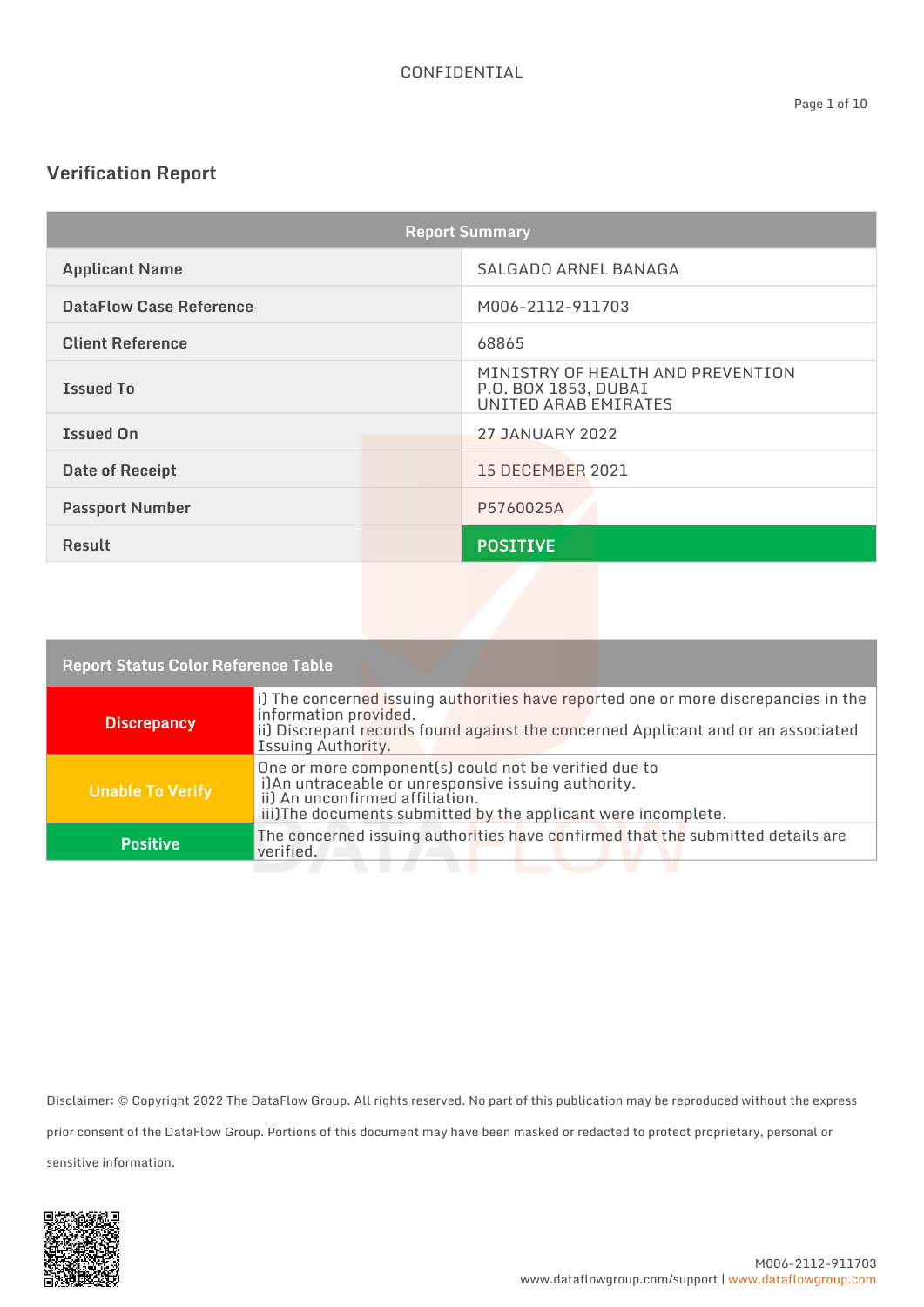| <b>Verification Component: Education 1</b>           |                                                 |                               |
|------------------------------------------------------|-------------------------------------------------|-------------------------------|
| <b>Detail</b>                                        | <b>Information Provided</b>                     | <b>Information Verified</b>   |
| <b>Institute Name</b>                                | PHILIPPINE NORMAL<br>UNIVERSITY                 | <b>CORRECT</b>                |
| <b>State, Country</b>                                | METRO MANILA, PHILIPPINES                       | CORRECT                       |
| <b>Qualification Attained</b>                        | <b>GRADUATE DIPLOMA IN</b><br>SCHOOL PSYCHOLOGY | <b>CORRECT</b>                |
| <b>Conferred Date/Examination</b><br>Date/Issue Date | 02 APRIL 2003 (CONFERRED<br>DATE)               | <b>CORRECT</b>                |
| <b>Mode Of Study</b>                                 | <b>FULL TIME/ACTIVE ENROLLMENT</b>              |                               |
| <b>Period Of Study</b>                               | NOT SPECIFIED                                   | <b>JUNE 2001 - MARCH 2003</b> |
| <b>Degree/Course Is Completed</b>                    | <b>YES</b>                                      | <b>CORRECT</b>                |
| <b>Remarks</b>                                       | Verified                                        |                               |

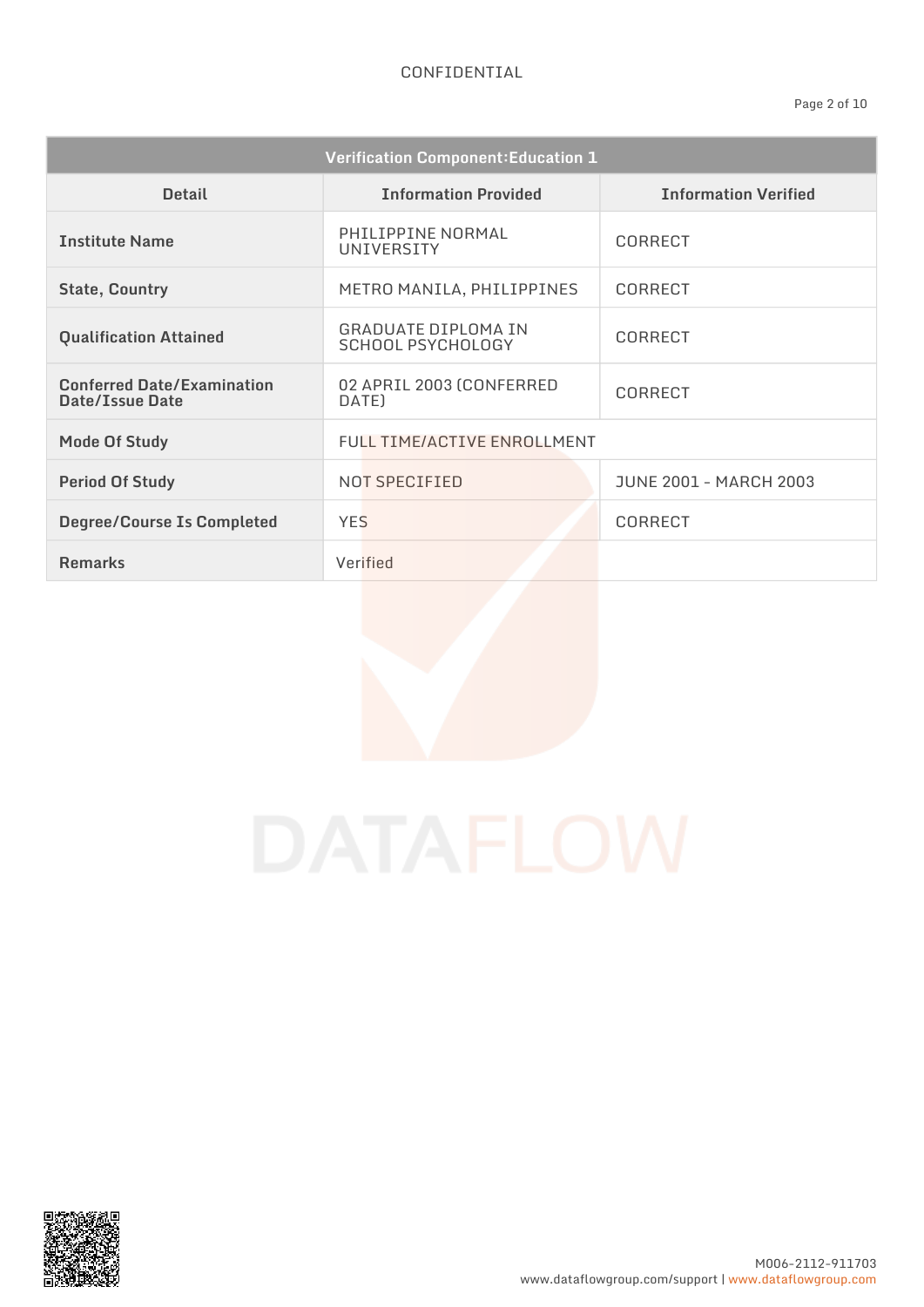| <b>Verification Component: Education 2</b>           |                                                |                                    |
|------------------------------------------------------|------------------------------------------------|------------------------------------|
| <b>Detail</b>                                        | <b>Information Provided</b>                    | <b>Information Verified</b>        |
| <b>Institute Name</b>                                | PHILIPPINE COLLEGE OF<br>HEALTH SCIENCES, INC. | CORRECT                            |
| <b>State, Country</b>                                | NATIONAL CAPITAL REGION,<br><b>PHILIPPINES</b> | CORRECT                            |
| <b>Qualification Attained</b>                        | <b>DOCTOR OF EDUCATION</b>                     | <b>CORRECT</b>                     |
| <b>Conferred Date/Examination</b><br>Date/Issue Date | 28 NOVEMBER 2010<br>(DOCUMENT ISSUE DATE)      | CORRECT                            |
| <b>Mode Of Study</b>                                 | FULL TIME/ACTIVE ENROLLMENT                    |                                    |
| <b>Period Of Study</b>                               | NOT SPECIFIED                                  | 14 APRIL 2003 - 18 OCTOBER<br>2010 |
| <b>Degree/Course Is Completed</b>                    | <b>YES</b>                                     | CORRECT                            |
| <b>Remarks</b>                                       | Verified                                       |                                    |

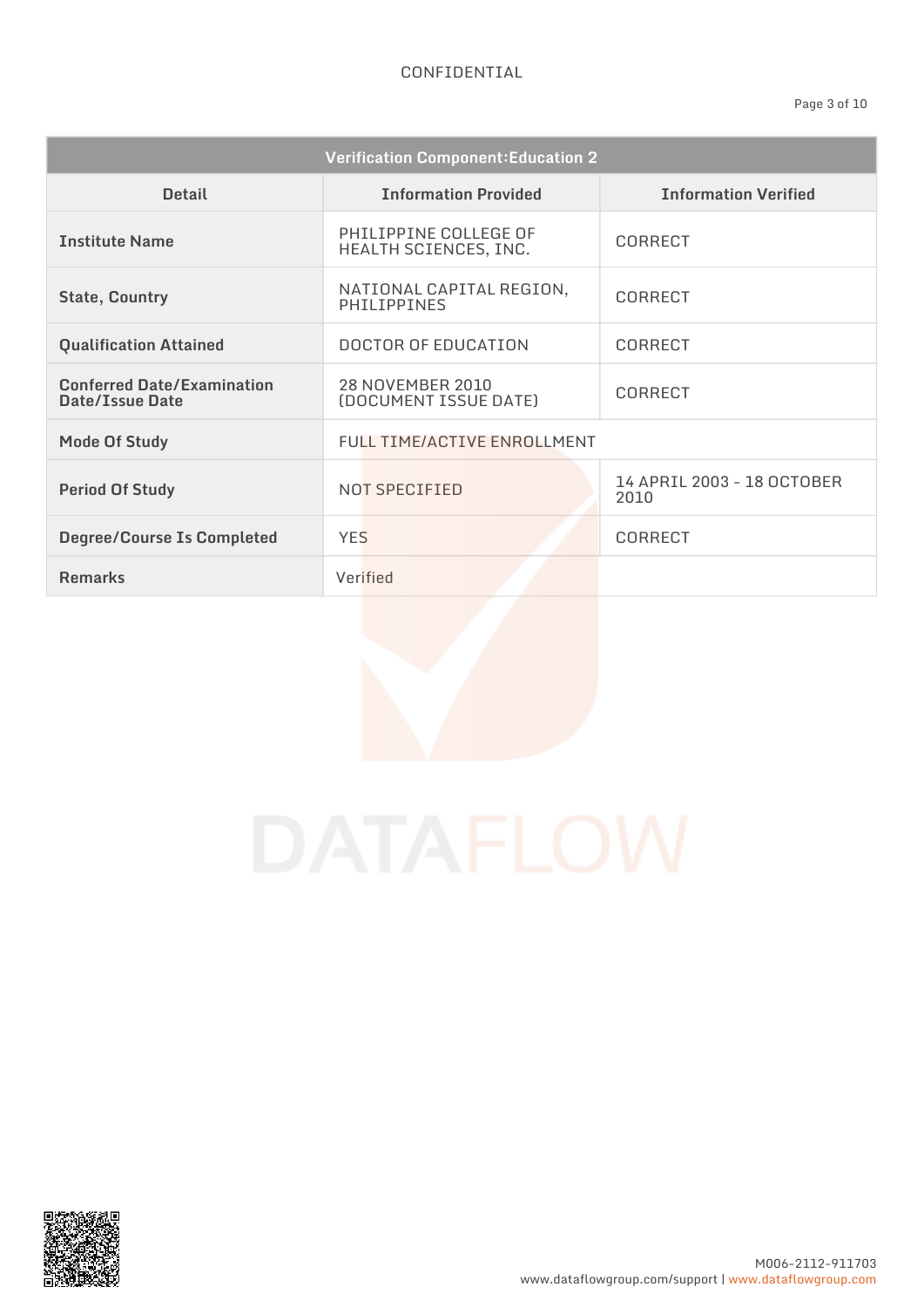|         | <b>Verification Component: Cross Check</b> |
|---------|--------------------------------------------|
| Remarks | No Derogatory Records Found                |





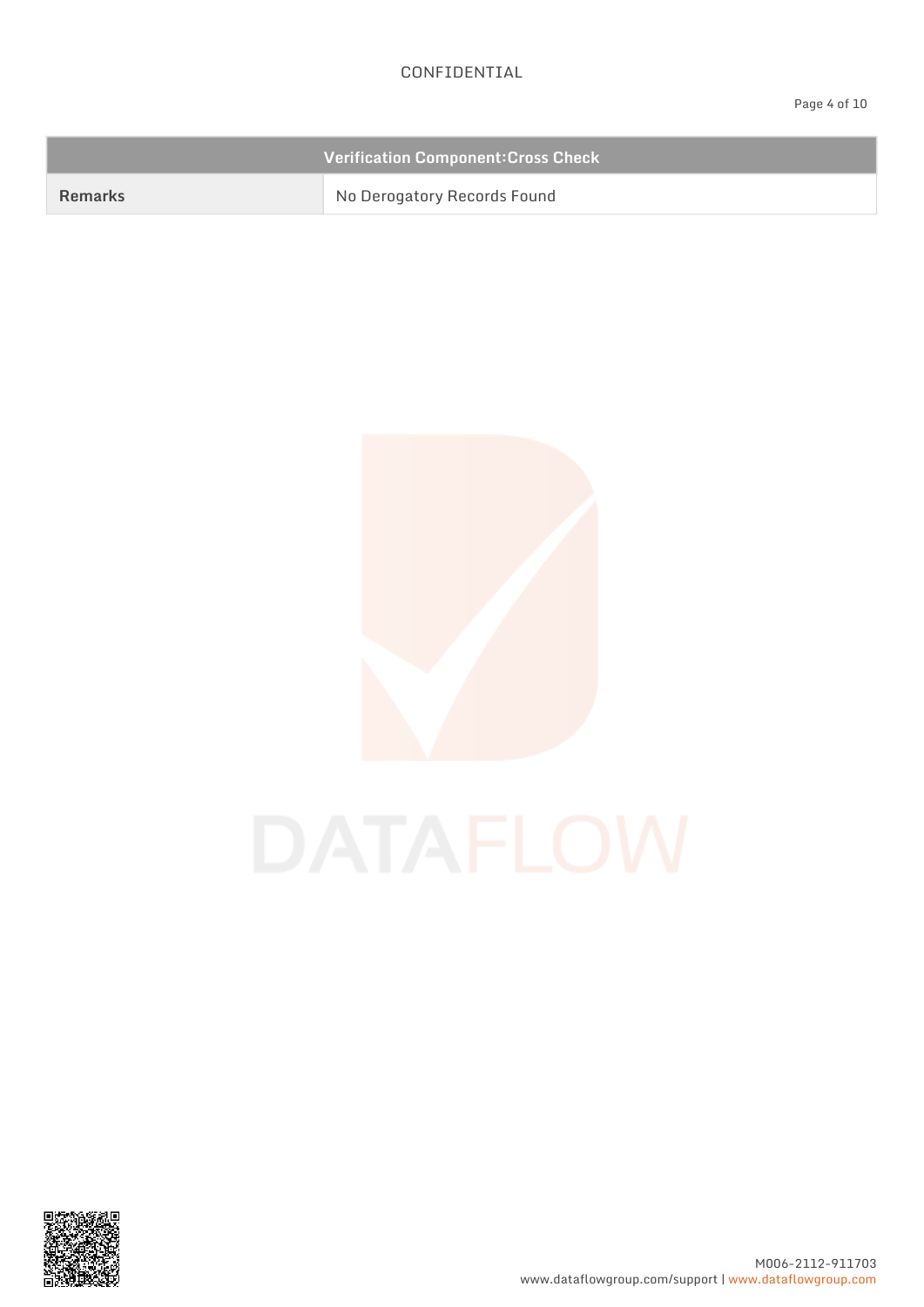M006-2107-815215



CONFIDENTIAL

Protecting Communities

## **The DataFlow Group Primary Source Verification Report**



To check this report using the QR code, please visit https://corp.dataflowgroup.com/check-a-report/



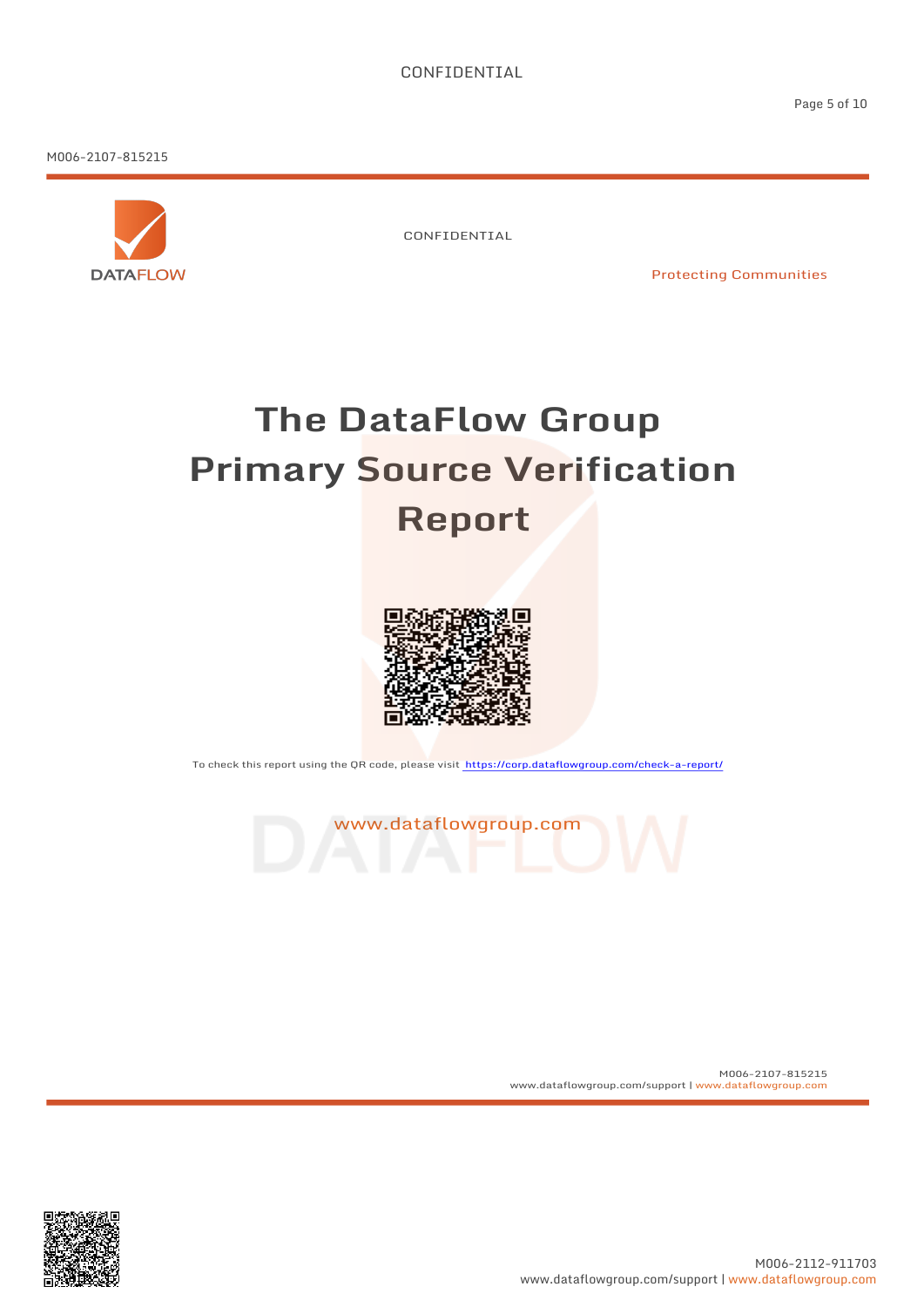Page 1 of 5

#### **Verification Report**

| <b>Report Summary</b>          |                                                                                          |
|--------------------------------|------------------------------------------------------------------------------------------|
| <b>Applicant Name</b>          | SALGADO ARNEL BANAGA                                                                     |
| <b>DataFlow Case Reference</b> | M006-2107-815215                                                                         |
| <b>Client Reference</b>        | 68865                                                                                    |
| <b>Issued To</b>               | MINISTRY OF HEALTH AND PREVENTION<br>P.O. BOX 1853, DUBAI<br><b>UNITED ARAB EMIRATES</b> |
| <b>Issued On</b>               | 03 DECEMBER 2021                                                                         |
| <b>Date of Receipt</b>         | 07 JULY 2021                                                                             |
| <b>Passport Number</b>         | P5760025A                                                                                |
| Result                         | <b>POSITIVE</b>                                                                          |
|                                |                                                                                          |

| <b>Report Status Color Reference Table</b> |                                                                                                                                                                                                                         |
|--------------------------------------------|-------------------------------------------------------------------------------------------------------------------------------------------------------------------------------------------------------------------------|
| <b>Discrepancy</b>                         | i) The concerned issuing authorities have reported one or more discrepancies in the<br>information provided.<br>ii) Discrepant records found against the concerned Applicant and or an associated<br>Issuing Authority. |
| <b>Unable To Verify</b>                    | One or more component(s) could not be verified due to<br>i) An untraceable or unresponsive issuing authority.<br>ii) An unconfirmed affiliation.<br>iii)The documents submitted by the applicant were incomplete.       |
| <b>Positive</b>                            | The concerned issuing authorities have confirmed that the submitted details are<br>verified.                                                                                                                            |
|                                            |                                                                                                                                                                                                                         |

Disclaimer: © Copyright 2021 The DataFlow Group. All rights reserved. No part of this publication may be reproduced without the express prior consent of the DataFlow Group. Portions of this document may have been masked or redacted to protect proprietary, personal or sensitive information.



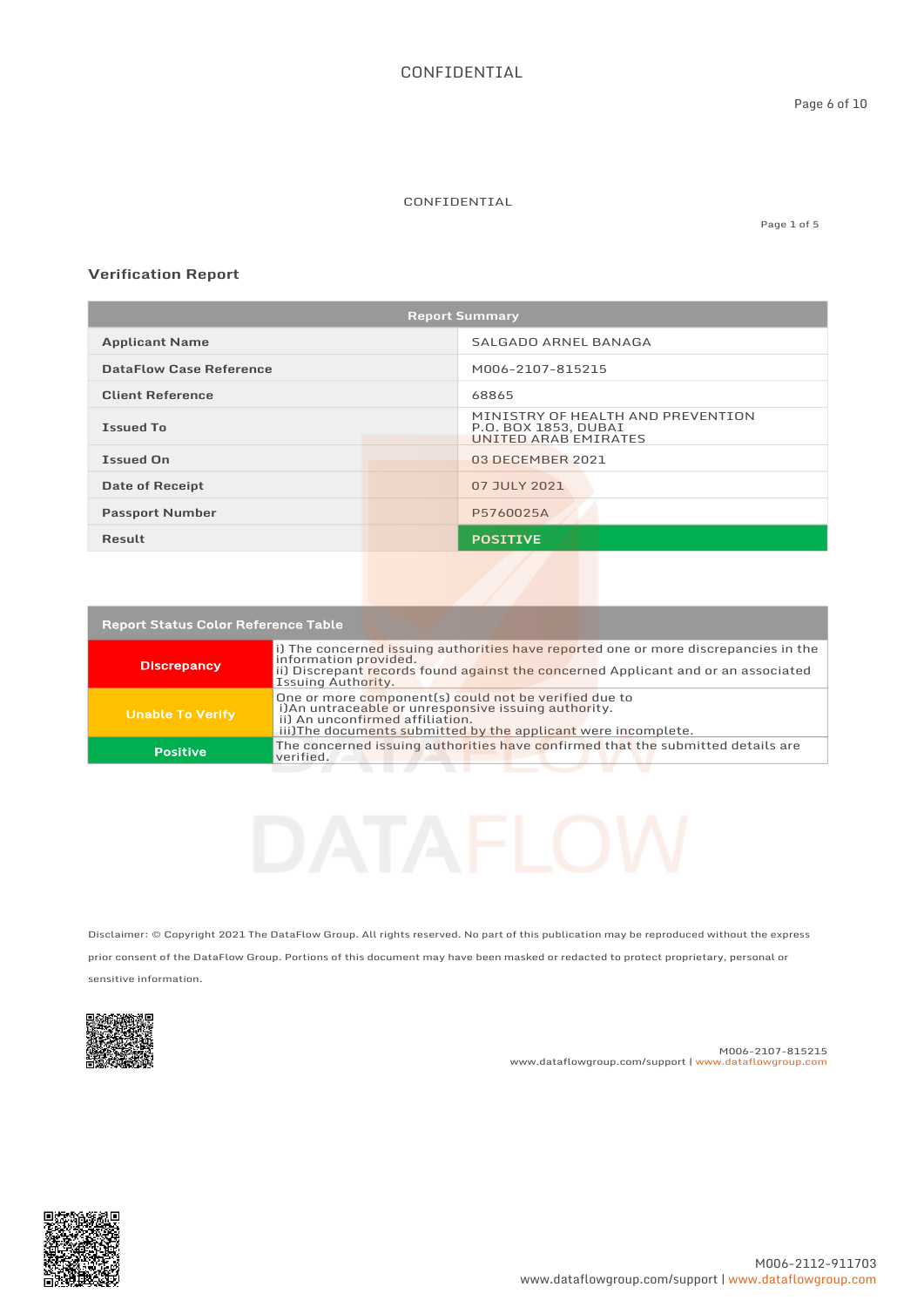#### CONFIDENTIAL

Page 2 of 5

| <b>Verification Component: Education</b>             |                                                                                                                                                     |                                         |
|------------------------------------------------------|-----------------------------------------------------------------------------------------------------------------------------------------------------|-----------------------------------------|
| <b>Detail</b>                                        | <b>Information Provided</b>                                                                                                                         | <b>Information Verified</b>             |
| <b>Institute Name</b>                                | ST JAMES THE ELDER<br>THEOLOGICAL SEMINARY OF<br>THE HOLY CATHOLIC CHURCH<br>INTERNATIONAL                                                          | <b>ST JAMES THE ELDER</b><br>UNIVERSITY |
| <b>State, Country</b>                                | FLORIDA, UNITED STATES                                                                                                                              | CORRECT                                 |
| <b>Qualification Attained</b>                        | DOCTOR OF PSYCHOLOGY                                                                                                                                | CORRECT                                 |
| <b>Conferred Date/Examination</b><br>Date/Issue Date | 31 JULY 2017 (CONFERRED<br>DATE)                                                                                                                    | CORRECT                                 |
| Mode Of Study                                        | <b>ONLINE LEARNING</b>                                                                                                                              |                                         |
| <b>Period Of Study</b>                               | NOT SPECIFIED                                                                                                                                       | 01 AUGUST 2013 - 31 JULY<br>2017        |
| <b>Degree/Course Is Completed</b>                    | <b>YES</b>                                                                                                                                          | <b>CORRECT</b>                          |
| <b>Remarks</b>                                       | Verified<br>St James The Elder Theological Seminary Of The Holy Catholic Church<br>International currently known as St. James The Elder University. |                                         |